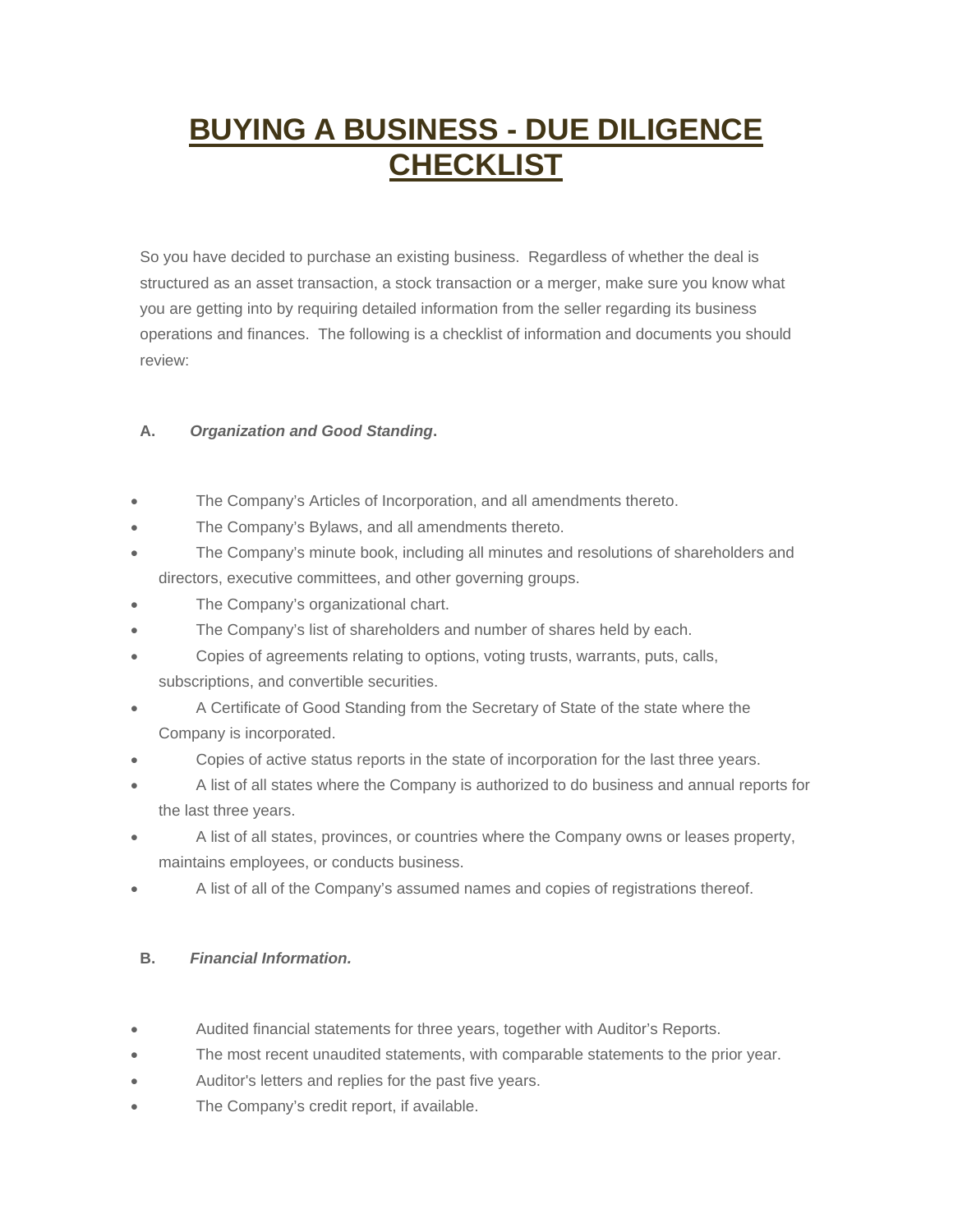- Any projections, capital budgets and strategic plans.
- Analyst reports, if available.
- A schedule of all indebtedness and contingent liabilities.
- A schedule of inventory.
- A schedule of accounts receivable.
- A schedule of accounts payable.
- A description of depreciation and amortization methods and changes in accounting methods over the past five years.
- Any analysis of fixed and variable expenses.
- Any analysis of gross margins.
- The Company's general ledger.
- A description of the Company's internal control procedures.

### **C.** *Physical Assets.*

- A schedule of fixed assets and the locations thereof.
- All U.C.C. filings.
- All leases of equipment.
- A schedule of sales and purchases of major capital equipment during last three years.

### **D.** *Real Estate.*

- A schedule of the Company's business locations.
- Copies of all real estate leases, deeds, mortgages, title policies, surveys, zoning approvals, variances or use permits.

### **E.** *Intellectual Property.*

- A schedule of domestic and foreign patents and patent applications.
- A schedule of trademark and trade names.
- A schedule of copyrights.
- A description of important technical know-how.
- A description of methods used to protect trade secrets and know-how.
- Any "work for hire" agreements.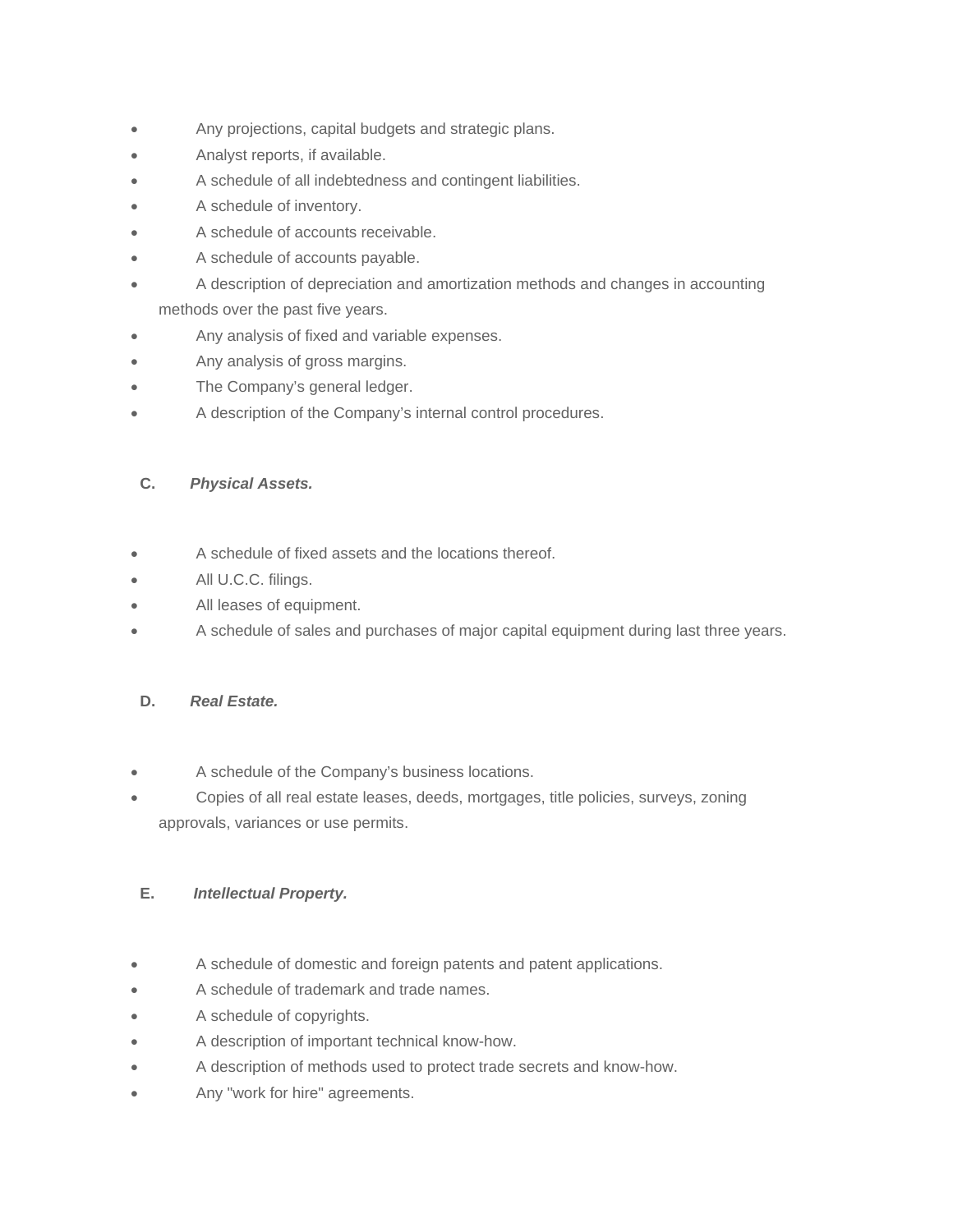- A schedule and copies of all consulting agreements, agreements regarding inventions, and licenses or assignments of intellectual property to or from the Company.
- Any patent clearance documents.
- A schedule and summary of any claims or threatened claims by or against the Company regarding intellectual property.

### **F.** *Employees and Employee Benefits.*

- A list of employees including positions, current salaries, salaries and bonuses paid during last three years, and years of service.
- All employment, consulting, nondisclosure, nonsolicitation or noncompetition agreements between the Company and any of its employees.
- Resumés of key employees.
- The Company's personnel handbook and a schedule of all employee benefits and holiday, vacation, and sick leave policies.
- Summary plan descriptions of qualified and non-qualified retirement plans.
- Copies of collective bargaining agreements, if any.
- A description of all employee problems within the last three years, including alleged wrongful termination, harassment, and discrimination.
- A description of any labor disputes, requests for arbitration, or grievance procedures currently pending or settled within the last three years.
- A list and description of benefits of all employee health and welfare insurance policies or self-funded arrangements.
- A description of worker's compensation claim history.
- A description of unemployment insurance claims history.
- Copies of all stock option and stock purchase plans and a schedule of grants thereunder.

### **G.** *Licenses and Permits.*

- Copies of any governmental licenses, permits or consents.
- Any correspondence or documents relating to any proceedings of any regulatory agency.
- **H.** *Environmental Issues.*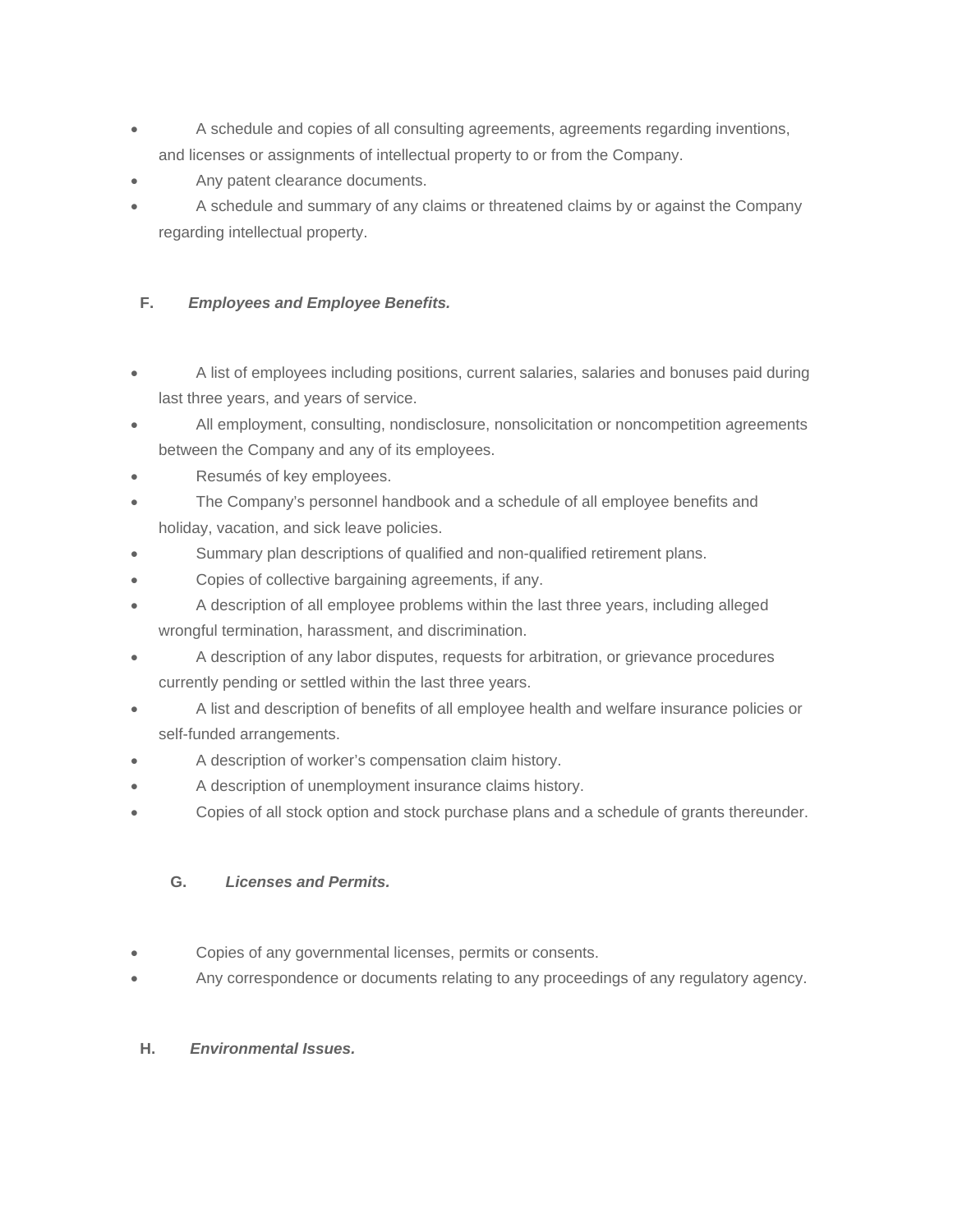- Environmental audits, if any, for each property leased by the Company.
- A listing of hazardous substances used in the Company's operations.
- A description of the Company's disposal methods.
- A list of environmental permits and licenses.
- Copies of all correspondence, notices and files related to EPA, state, or local regulatory agencies.
- A list identifying and describing any environmental litigation or investigations.
- A list identifying and describing any known superfund exposure.
- A list identifying and describing any contingent environmental liabilities or continuing indemnification obligations.

### **I.** *Taxes.*

- Federal, state, local, and foreign income tax returns for the last three years.
- States sales tax returns for the last three years.
- Any audit and revenue agency reports.
- Any tax settlement documents for the last three years.
- Employment tax filings for three years.
- Excise tax filings for three years.
- Any tax liens.

### **J.** *Material Contracts.*

- A schedule of all subsidiary, partnership, or joint venture relationships and obligations, with copies of all related agreements.
- Copies of all contracts between the Company and any officers, directors, 5-percent shareholders or affiliates.
- All loan agreements, bank financing arrangements, line of credit, or promissory notes to which the Company is a party.
- All security agreements, mortgages, indentures, collateral pledges, and similar agreements.
- All guaranties to which the Company is a party.
- Any installment sale agreements.
- Any distribution agreements, sales representative agreements, marketing agreements, and supply agreements.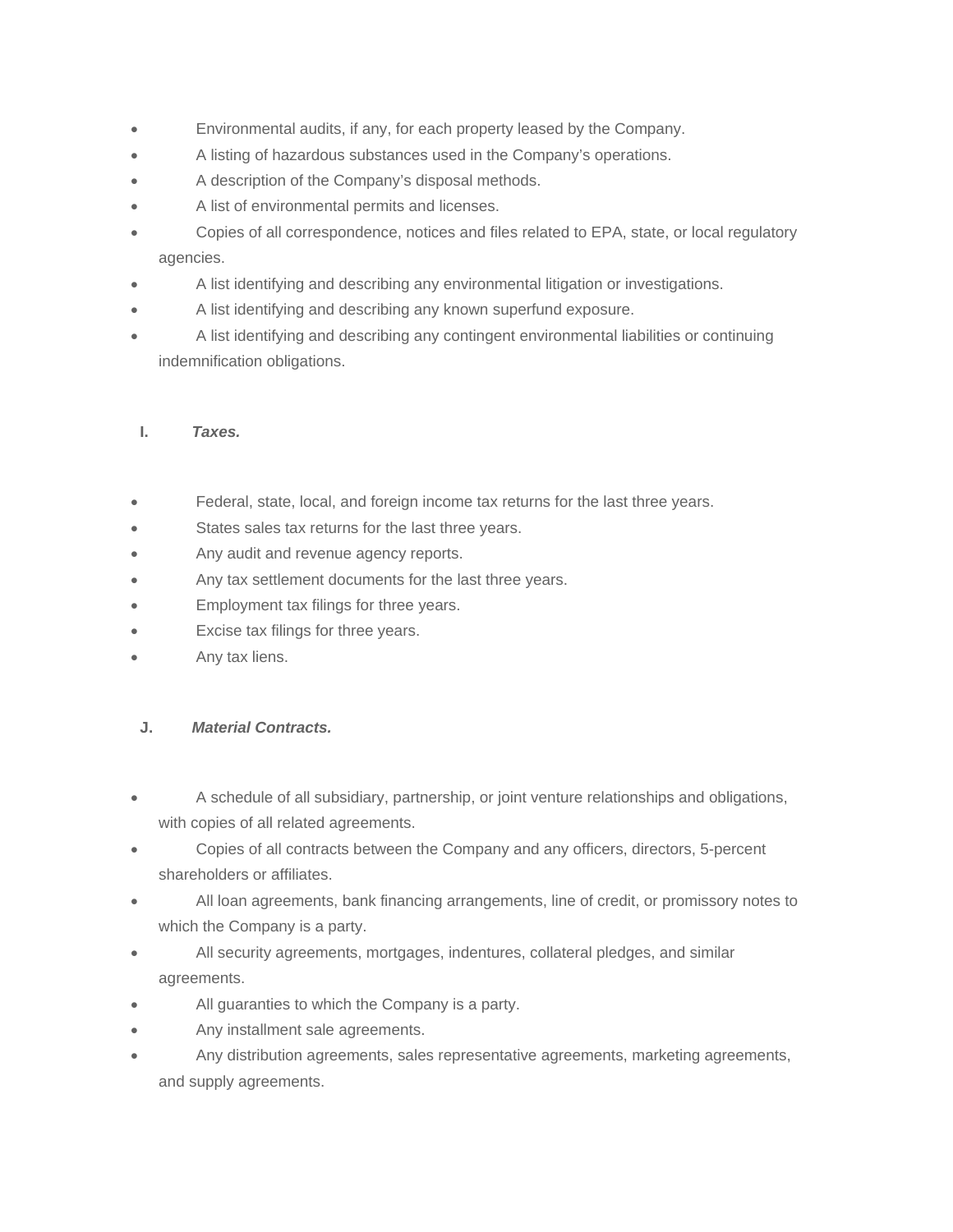- Any letters of intent, contracts, and closing transcripts from any mergers, acquisitions, or divestitures within last five years.
- Any options and stock purchase agreements involving interests in other companies.
- The Company's standard quote, purchase order, invoice and warranty forms.
- All nondisclosure or noncompetition agreements to which the Company is a party.
- All other material contracts.

### **K.** *Product or Service Lines.*

- A list of all existing products or services and products or services under development.
- Copies of all correspondence and reports related to any regulatory approvals or disapprovals of any Company's products or services.
- A summary of all complaints or warranty claims.
- A summary of results of all tests, evaluations, studies, surveys, and other data regarding existing products or services and products or services under development.

#### **L.** *Customer Information.*

- A schedule of the Company's twelve largest customers in terms of sales thereto and a description of sales thereto over a period of two years.
- Any supply or service agreements.
- A description or copy of the Company's purchasing policies.
- A description or copy of the Company's credit policy.
- A schedule of unfilled orders.
- A list and explanation for any major customers lost over the last two years.
- All surveys and market research reports relevant to the Company or its products or services.
- The Company's current advertising programs, marketing plans and budgets, and printed marketing materials.
- A description of the Company's major competitors.

### **M.** *Litigation.*

A schedule of all pending litigation.